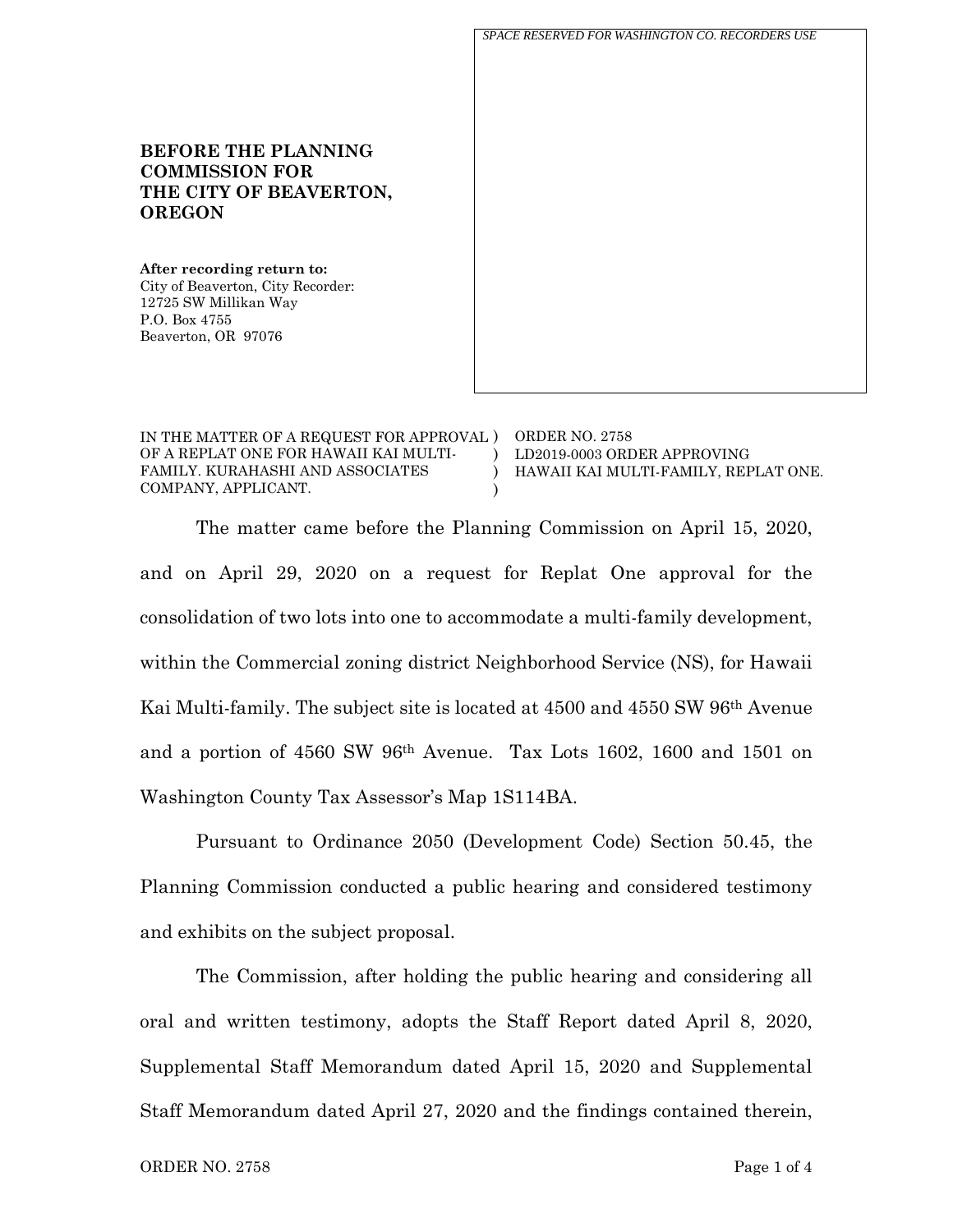as applicable to the approval criteria contained in Section 40.45.15.2.C and Section 40.03 of the Development Code.

Therefore, **IT IS HEREBY ORDERED** that **LD2019-0003** is **APPROVED**, based on the testimony, reports and exhibits, and evidence presented during the public hearing on the matter and based on the facts, findings, and conclusions found in the Staff Report dated April 8, 2020, Supplemental Staff Memorandum dated April 15, 2020 and Supplemental Staff Memorandum dated April 27, 2020, subject to the condition of approval as follows:

## **A. General Conditions, the Applicant shall:**

1. Ensure the associated land use application PLA2020-0001 has been approved. (Planning / ES)

## **B. Prior to approval of the final plat, the applicant shall:**

- 2. Submit electronic copies of the proposed final plat to the City for review and approval, prior to recording. (Planning / ES)
- 3. Submit copies of the proposed final plat to Washington County for preliminary review and comments, to be shared with the City of Beaverton, prior to recording. (Planning / ES)
- 4. Show the dedication of a six (6) foot easement along the property's frontage to SW 96th Avenue to Washington County for purposes of public access to the sidewalk. (Transportation/KM)
- 5. Have commenced construction of the site development improvements to provide minimum critical public services to the proposed lot (access graded, cored and rocked; wet utilities installed) as determined by the City Engineer and to allow for verification that the location and width of proposed rights of way and easements are adequate for the completed infrastructure, per adopted City standards. (Site Development Div./TDM)
- 6. Show granting of any required off-site easements on the plat,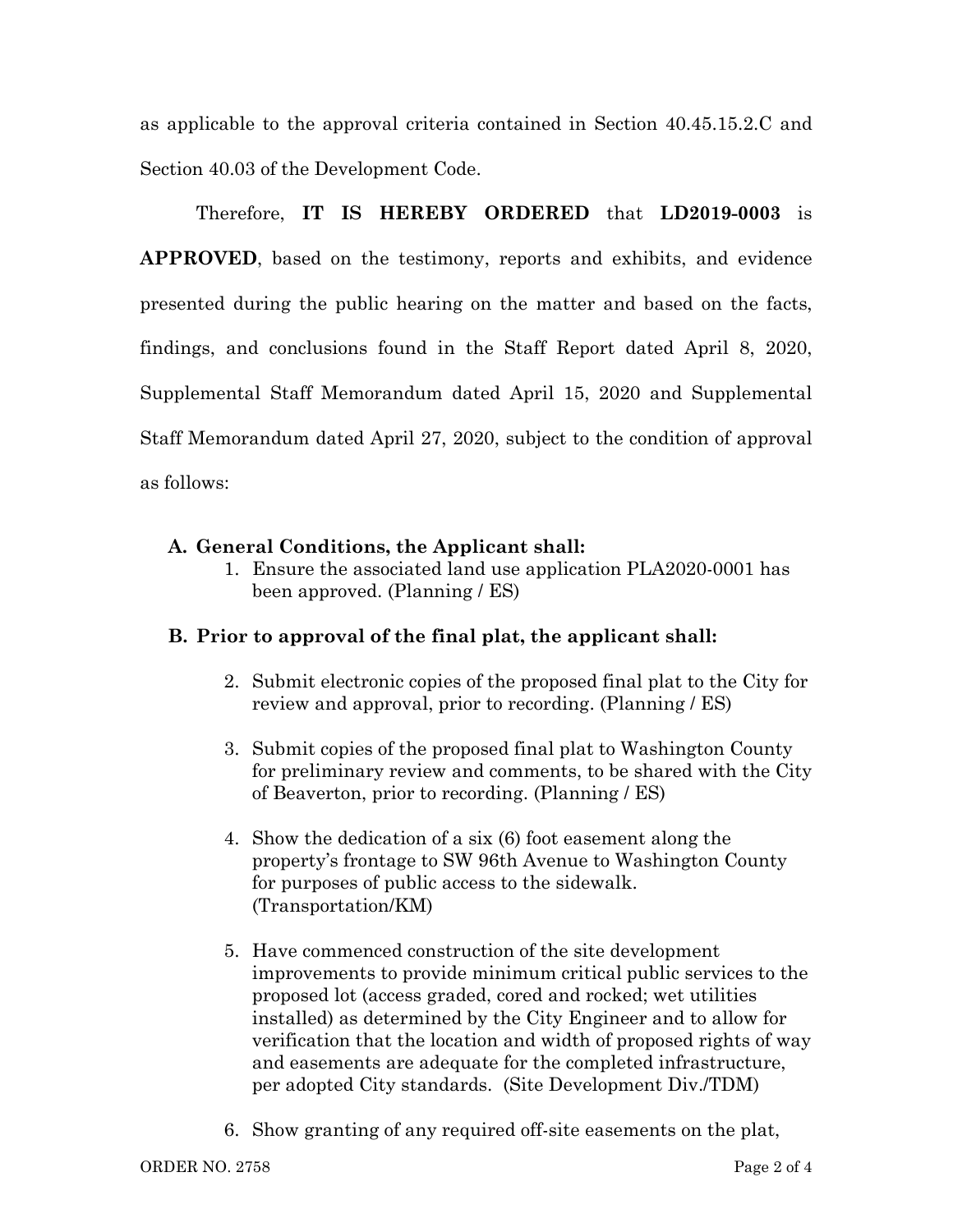along with plat notes as approved by the City Engineer for area encumbered and County Surveyor as to form and nomenclature. The applicant's engineer or surveyor shall verify all pre-existing and proposed easements are of sufficient width to meet current City standards in relation to the physical location of existing site improvements. (Site Development Div./TDM)

7. Submit an owner-executed, notarized, City/CWS standard private stormwater facilities maintenance agreement, with maintenance plan and all standard exhibits for each parcel, ready for recording concurrently with the final plat at Washington County. (Site Development Div./TDM)

#### Motion **CARRIED**, by the following vote:

**AYES:** Lawler, Overhage, Nye, Saldanha, Uba, Winter. **NAYS:** None. **ABSTAIN:** None. **ABSENT:** Brucker.

Dated this  $\frac{7th}{\text{day of}}$  day of  $\frac{\text{May}}{\text{day}}$ , 2020. May . 2020.

To appeal the decision of the Planning Commission, as articulated in Land Use Order No. 2758 an appeal must be filed on an Appeal form provided by the Director at the City of Beaverton Community Development Department's office by no later than 4:30 p.m. on \_\_\_\_\_\_\_\_\_\_\_\_\_\_\_\_\_\_\_\_\_\_\_\_\_\_\_\_\_\_\_\_\_\_\_\_\_\_\_\_\_\_\_\_\_\_\_\_, 2020. May 18